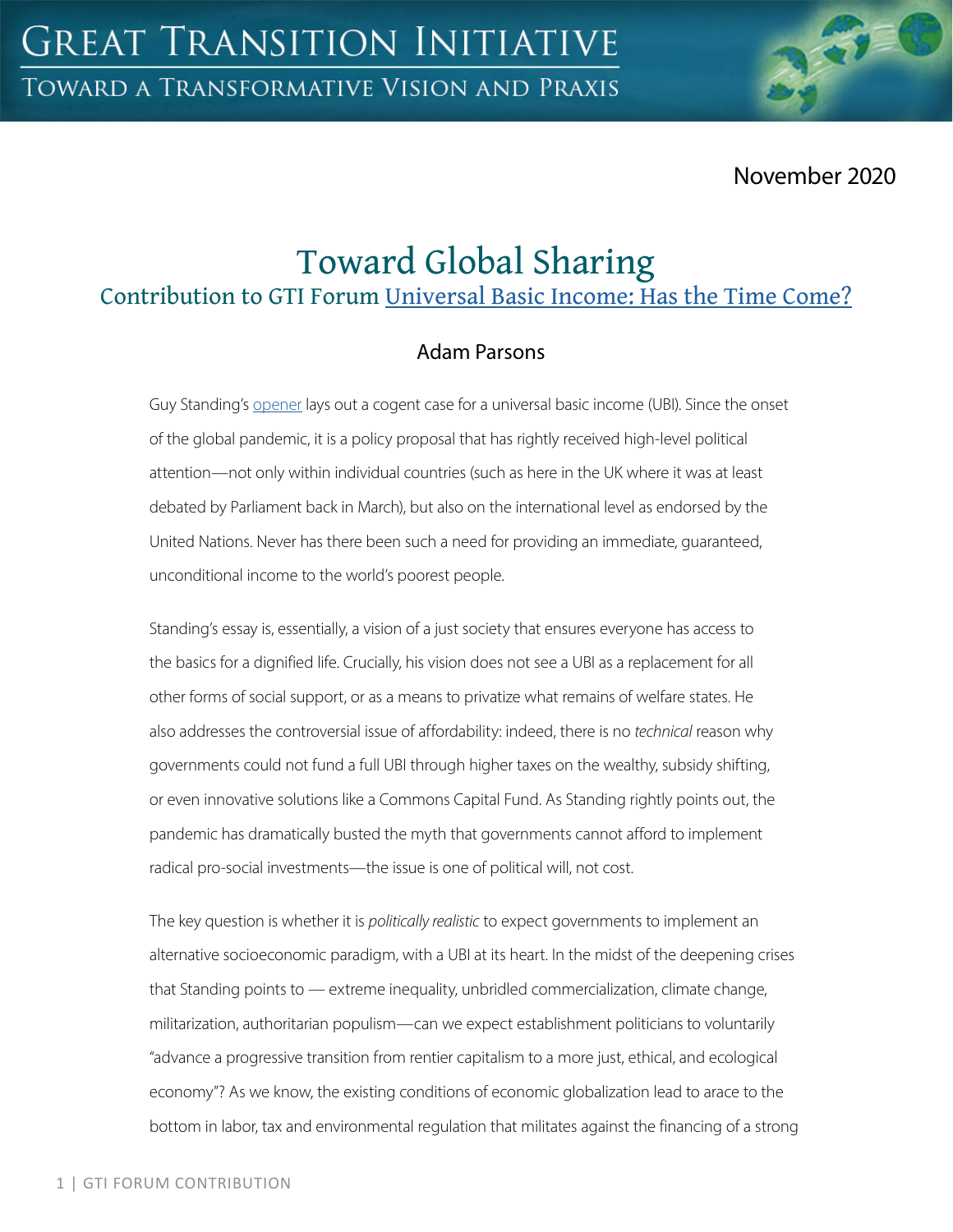safety net and universal social policies—let alone a generous basic income for all citizens. However much we need a new income distribution system for the twenty-first century, the overall trends are increasingly moving in the wrong direction.

For these reasons, a huge amount of public support is needed behind the UBI vision if it is to stand a chance of being introduced as a transformative policy. If a UBI is to meet its egalitarian promises, it is also critical that public sympathy is based on the right altruistic motivation—to ensure, first and foremost, that everyone has "the right to live." But considering the vast scale of the humanitarian crisis today, is it premature to advocate for a visionary UBI solution while millions of people subsist in life-threatening conditions of poverty?

 It is impossible to adequately confront this international emergency until enough ordinary people of goodwill embrace the United Nations's founding vision for basic human rights. This is why we call on people and groups everywhere to uphold Article 25 of the Universal Declaration of Human Rights—for adequate food, shelter, health care, and social security for all. We need massive, continuous, and worldwide demonstrations that petition governments to commit all necessary resources to prevent hunger and needless poverty-related deaths. With such a compassionate awareness on a global scale, we may finally see the intergovernmental cooperation and sharing of resources that is necessary to address this longstanding crisis.

As set out in *[Towards a Universal Basic Income for All Humanity](https://www.sharing.org/information-centre/news/new-release-popular-stwr-book-achieving-truly-universal-basic-income)* by my colleague at Share the World's Resources Mohammed Sofiane Mesbahi, this unprecedented empowerment of the United Nations could eventually open the door to much more than an emergency poverty-relief program. It is also the way to diminish the undue influence of corporations over the policymaking process; to redirect military spending and other harmful subsidies; to cancel unpayable sovereign debts; to clamp down on tax avoidance and evasion practices; to spur the renegotiation of unjust trade agreements; to introduce new sources of international taxation; and much more. Indeed, how else can governments guarantee the basic rights of Article 25 unless they share the world's resources, and at the same time reverse the harmful pro-corporate priorities of the neoliberal era?

If we can seriously envision Article 25 becoming an enforceable law of human rights within the United Nations, then perhaps we can also envision the possibility of a UBI being debated by all member states *as a means for achieving this ultimate objective*. In other words, the idea of a truly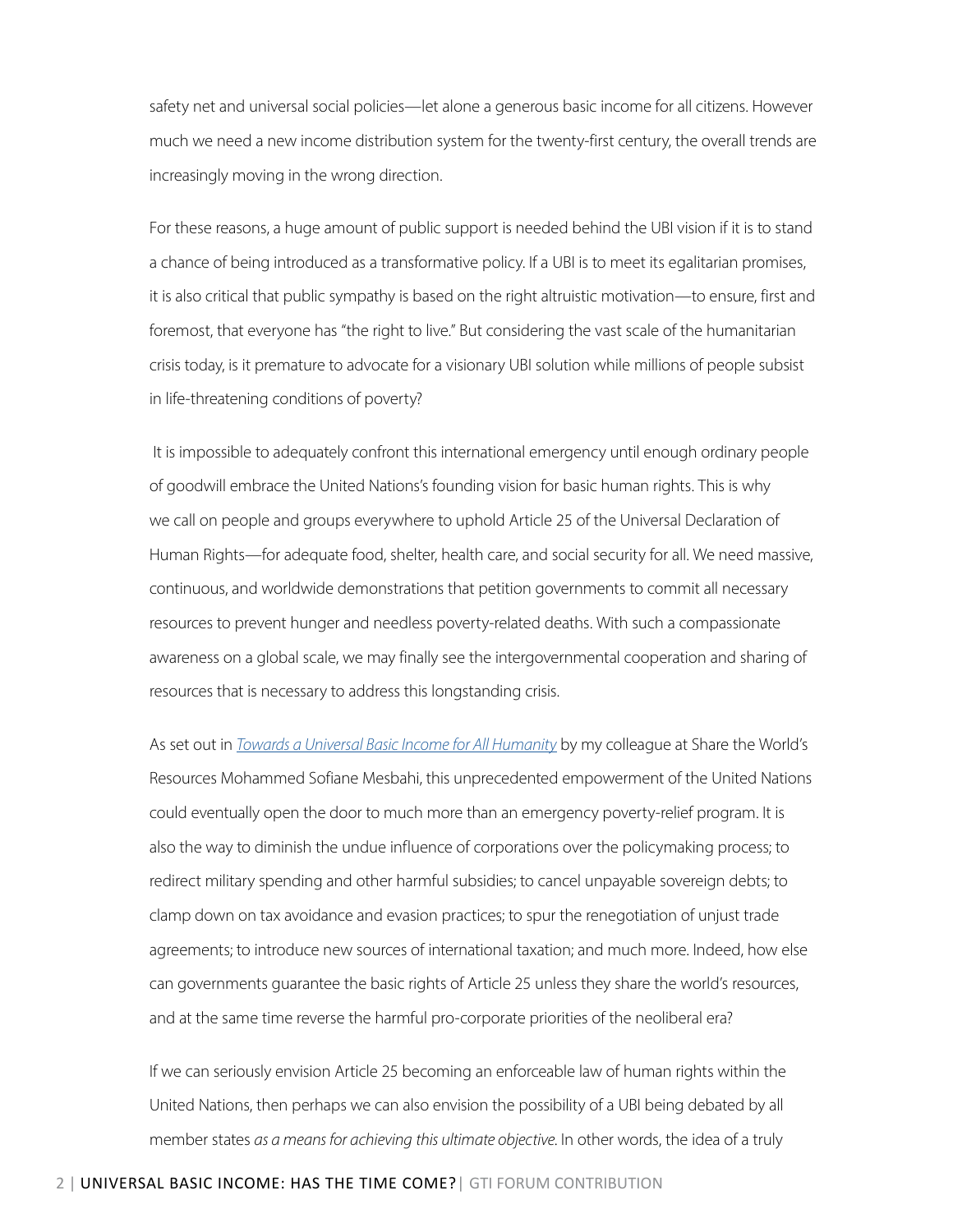*universal* or world basic income is a hopelessly forlorn prospect until humanity embraces the cause of Article 25 for absolutely everyone on earth.

That would not mean creating a supranational transfer system of some variety, and distributing a certain amount of money to all the world's citizens via a centralized bureaucracy (especially not if it implies the creation of a world government). It would be imperative for sovereign nations to develop UBI systems democratically, and in accordance with their own specific means and domestic requirements.

 But we may anticipate the need, someday, for member states to abide by agreed international laws of the United Nations that determine the general principles and standards of each domestic UBI scheme. A global solidarity fund may be required as a key part of such a treaty, which could assist those nations that need ongoing financial support to develop an effective UBI scheme (alongside the expansion of universal public services and other social benefits). Perhaps it may even be possible to finance such a fund via a "commons trust" on a global scale, as promoted by various pioneering thinkers.

For the time being, such thoughts are wishful thinking so long as humanity hasn't risen up for a fairer sharing of the world's resources. It is also a case of putting the cart before the horse if we solely advocate for a basic income within the context of affluent nations alone. The transformational vision of a UBI is a compelling and beautifully simple idea, representing one of the most tangible demands for economic sharing in our day. But that vision will only come to fruition if UBI proponents expand that idea to the common good of all, and thus join the cause for heralding Article 25.